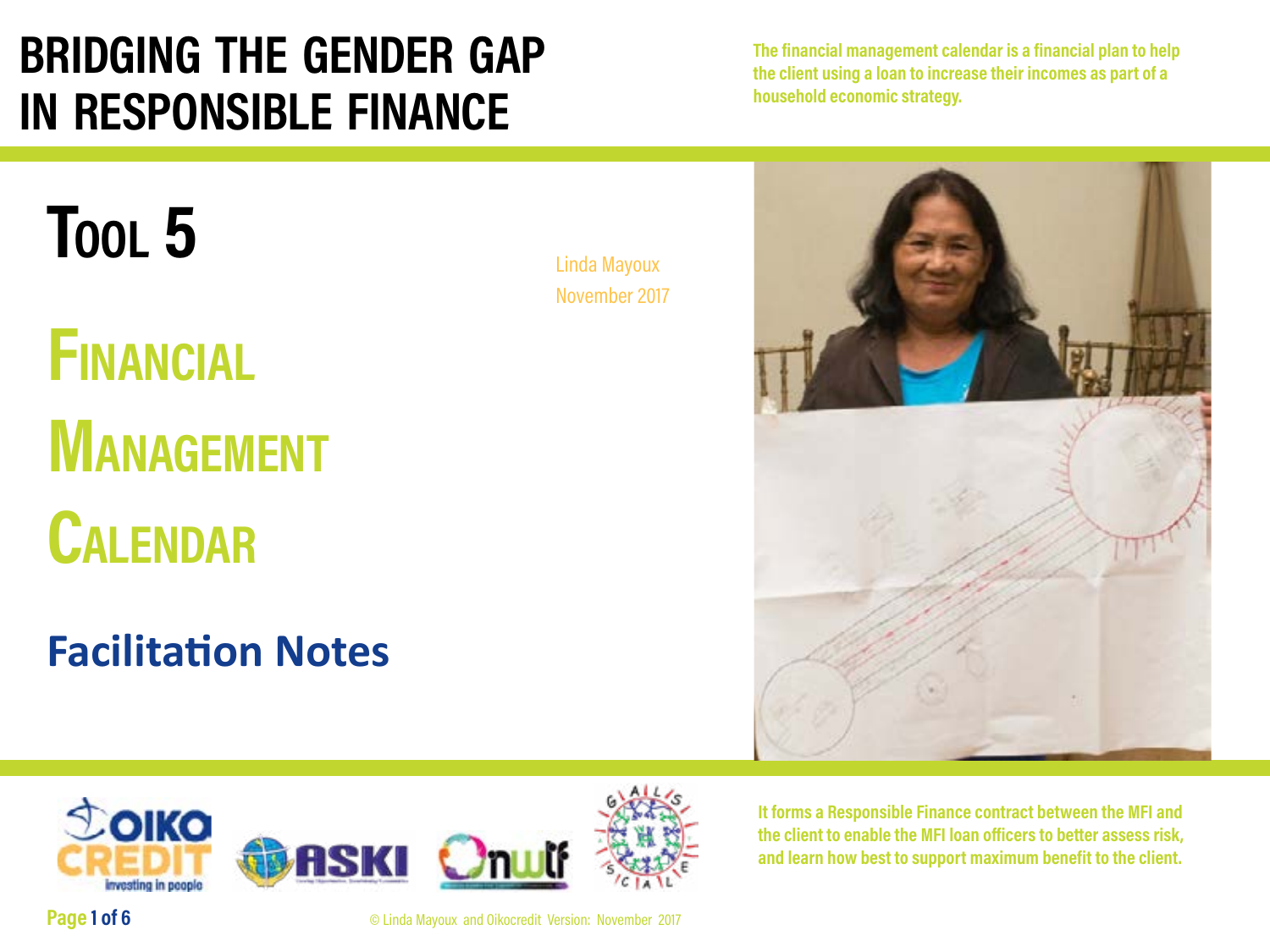# **Steps**

**This Financial Management Calendar is drafted (first in pencil) on the next double page after your previous tool.**

**Once you have a good draft transfer it to a flipchart to fill in more detail - and show off to your neighbours!**

**Remember to put the date in the top left hand corner.**



## **1 Vision and Central Framework**

Draw a big red sun circle at the top right of the paper. Draw the business vision tfor the business or businesses for which you are taking the loan?Is it a temporary measure to a bigger different business? Or do you intend to grow that business? Who will be involved? Who will own it? Who will manage? Who will work?

Draw the Journey Framework - current circle in black bottom left.

Join with:

- Central Lane vision 'spine' with two red lines for calculating net income (total profits minus household expenses)
- One green line on top for planned savings, investment and asset purchase
- One green line below for loan repayment and insurance premiums.

This completes the backbones of the calendar that keep it strong.



## **2 Multilane Framework, calendar and target**

What is the business or businesses your own or other household members - in which you intend to invest the loan, and/or from which you expect to repay the loan? Put one black lane for each underneath the backbone, with a symbol for the activity and the person/s involved.

Are there any other businesses or income sources which can act as a safety net? or into which you intend to invest the income from the business (not the loan)? Put one black lane for each above the backbone, with a symbol for the activity and the person/s involved.

Put a large green target circle next to the vision and crossing over all the lanes.

What is the length of the loan period? Put a line for each month. Label the month with a small number or short name in the middle Net Income lane.



### **3 Opportunities and Challenges** Now think of opportunities and challenges from the Challenge Action Tree and Happy Family Tree.

Identify at least 10 opportunities that can help you- put these above the road by the appropriate month in green - you plan to access them. These could include more possible income earning activities that can complement the main activities. Particularly activities that give a short-term return to make money for reinvestment and/or fill in spare time. These could have their own lane if they are regular. Or just marked with a symbol if they are one-off.

Then do a thorough risk analysis. Identify luxury expenditures that consume income and can be cut. Also climatic and disease risks at particular times of the year that need to be planned for. Potential household issues and conflicts. Inequality in ownership, decision-making and work from the Happy Family Tree.

Then look again at opportunities and see how challenges can be overcome.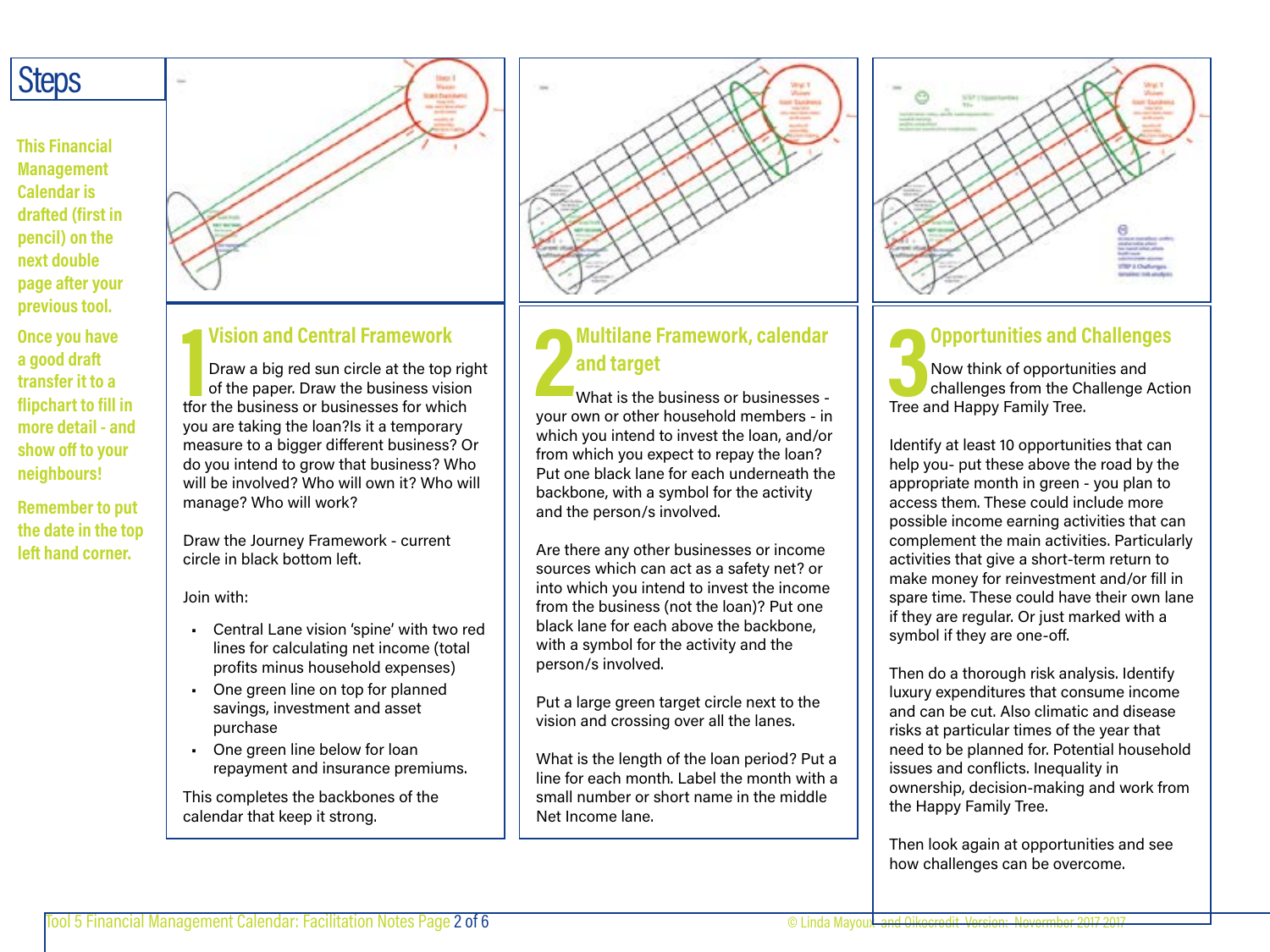

**4 Cash Flow<br>
Now calculate your profits each<br>
month: total income minus costs.<br>
Put the amounts in the relevant cell. Use a** Now calculate your profits each month: total income minus costs. calculator if you have one. Make sure your estimates are realistic - underestimate if necessary or you will fail.

As you do this keep looking again at your opportunities and challenges, taking these into account in your estimate and adding more opportunities of challenges if you want.



## **5 Financial Plan**

Now in the central red lane calculate:

1) total profits: Add up all the profits from the other lanes. Put the figure in pencil at the top of each lane cell. numbers. If some activities are for wife only or husband only you can put these separately as they have implications for Step 6.

2) household expenses: estimate total necessary household expenditure you pay (see Happy Family Tree). Being able to afford to keep the family healthy happy and well is an important achievement, so this goes in green as a plan.

3) net disposable income: profits minus household expenses. This is the spare money available after all business costs and necessary expenses are covered.

4) loan repayment and insurance premiums: put this in the bottom green lane blue as an expense.

5) savings and investment: put this in the top green lane in green as a further achievement.



**6 Assessment**<br>
Now assess whether your sums add<br>
up each month. Are there months when you Now assess whether your sums add have good surplus after loan repayment? Put 1-3 smiley faces in green.

Are there months when you have negative net income? after loan/insurance payment? Put 1-3 sad faces in blue. Can you cover these bad months through increasing savings from the good months? Adjust your figures accordingly.

Is the division of work, income and investment fair? Is anyone getting less income in relation to their work input (including unpaid work)?

Can inequalities in the household in ownership, decision-making or work that can be reduced? Can the profits be used for investment to address this situation?

Revisit your Happy Family Tree and add any new green change action fruits that can help to balance things. Add any extra lanes for new activities that can help balance things.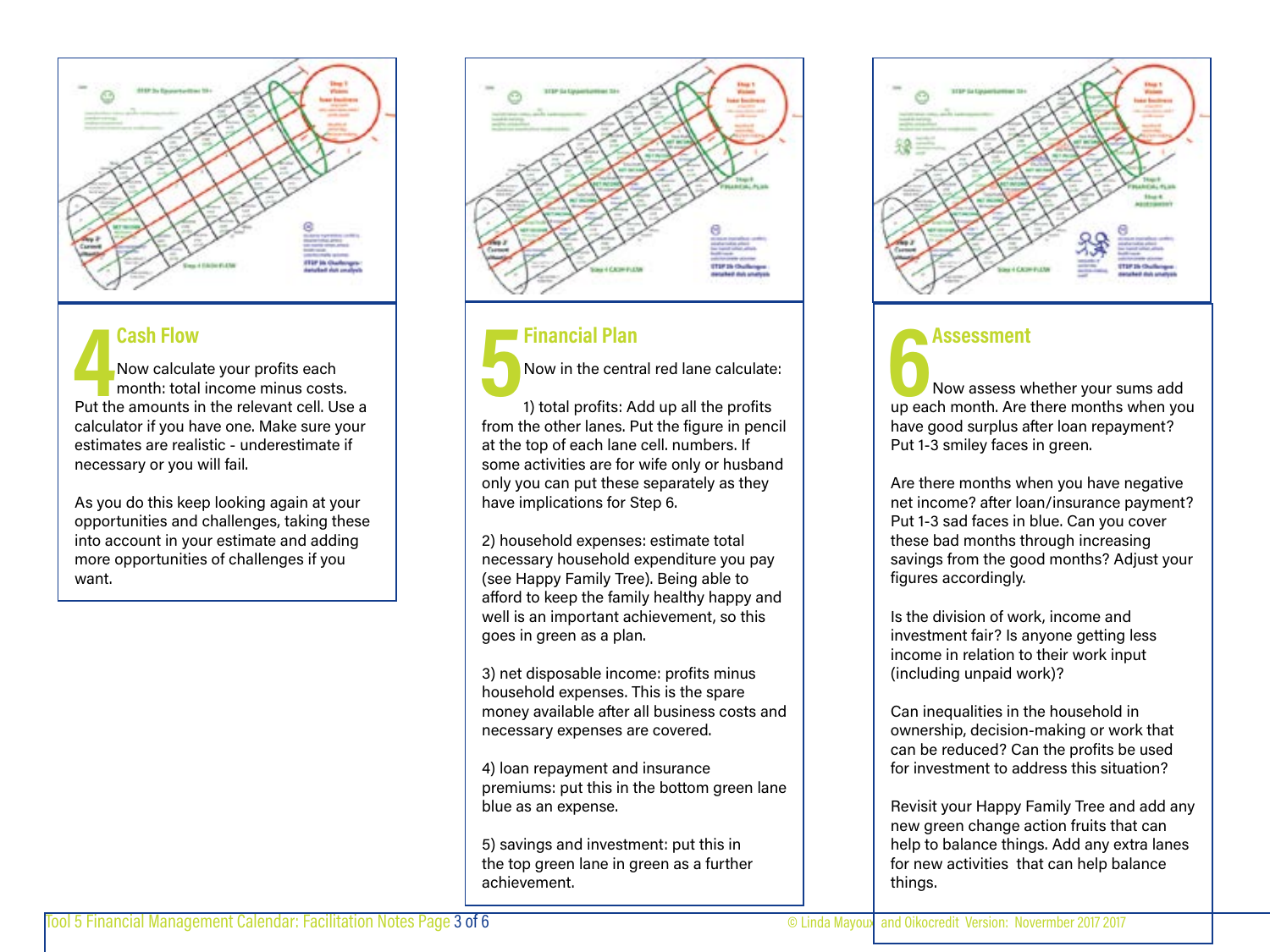| <b>Facilitation overview</b> | Participant<br>preparation                            | Come on time<br>Bring Notebook diaries, pencil and coloured pens and all previous flipcharts and work from any other business trainings<br>Think about the different activities of women and men that will be included.                                                                                                                                                                                                                                                                                                                                                                                                                                                                                                                                                             |
|------------------------------|-------------------------------------------------------|-------------------------------------------------------------------------------------------------------------------------------------------------------------------------------------------------------------------------------------------------------------------------------------------------------------------------------------------------------------------------------------------------------------------------------------------------------------------------------------------------------------------------------------------------------------------------------------------------------------------------------------------------------------------------------------------------------------------------------------------------------------------------------------|
|                              | Facilitator<br>preparation                            | Familiarise yourself with the tool<br>٠<br>Prepare an introductory explanation<br>٠<br>Put a blank flipchart on the front wall for interactive presentation.<br>Plan how groups will be composed - is there a need for a group of people who do not know their numbers? another for advanced<br>women and men? should the other groups be divided by maritral status? by main activity? or self-selected? The main aim is to<br>maximise progress and alsoi sharing between participants with similar visions.<br>Seat yourself to the side, not at the front.<br>٠                                                                                                                                                                                                                 |
|                              | Materials/<br>prepared<br>inputs                      | Notebook diaries with coloured pens.<br>A blank flipchart for the front of the room and coloured markers placed for people to come up and draw.<br>One flipchart with 4 coloured markers per participant (markers to be taken back at the end, flipchart to stay with participant)<br>٠                                                                                                                                                                                                                                                                                                                                                                                                                                                                                             |
|                              | Timing<br>6 hours<br>in $2 \times 3$ hour<br>sessions | Group formation as decided and agreed with participants (5 minutes).<br>٠<br>Interactive presentation and drawing of the Financial Management Calendar in notebook diaries. The facilitator goes slowly<br>through the steps with participants drawing on the blank flipchart while everyone else draws in their notebook diaries (1 hour - 1<br>hour 30 minutes).<br>Group sharing and further refinement of individual plans in activity groups, identification of opportunities and challenges and<br>٠<br>possible areas for collaboration (30 minutes - 1 hour)<br>Facilitator wrap up particularly on gender issues emerging, areas for collaboration and possible organisational follow up (15<br>minutes)<br>Clarification recap of tool for peer sharing (30 minutes)<br>٠ |
|                              | Outputs                                               | Individual Financial Management Calendars for the next 12 months on a flipchart that can be put on the kitchen wall or other wall<br>in the house for continual reference and sharing with family and neighbours. These are then tracked over time. They become a<br>requirement for new loan applications as assessed by the loan officer.<br>Group listing of opportunities and challenges as basis for identification of further training needs/collaboration<br>٠                                                                                                                                                                                                                                                                                                               |
|                              | Homework for<br>participants                          | To complete their FMC, building on the inputs from others<br>٠<br>To share what they have learned with at least 2 people before the next meeting<br>To track progress over the coming year<br>To prepare further FMCs for each loan cycle<br>٠                                                                                                                                                                                                                                                                                                                                                                                                                                                                                                                                      |
|                              | Homework for<br>facilitator                           | Document the information on gender issues, opportunities, challenges, areas for collaboration and possible organisational follow<br>$\blacksquare$<br>up.<br>Photograph the flipcharts with brief notes<br>٠<br>Consider implications of observations on participants and process for the following activities.                                                                                                                                                                                                                                                                                                                                                                                                                                                                     |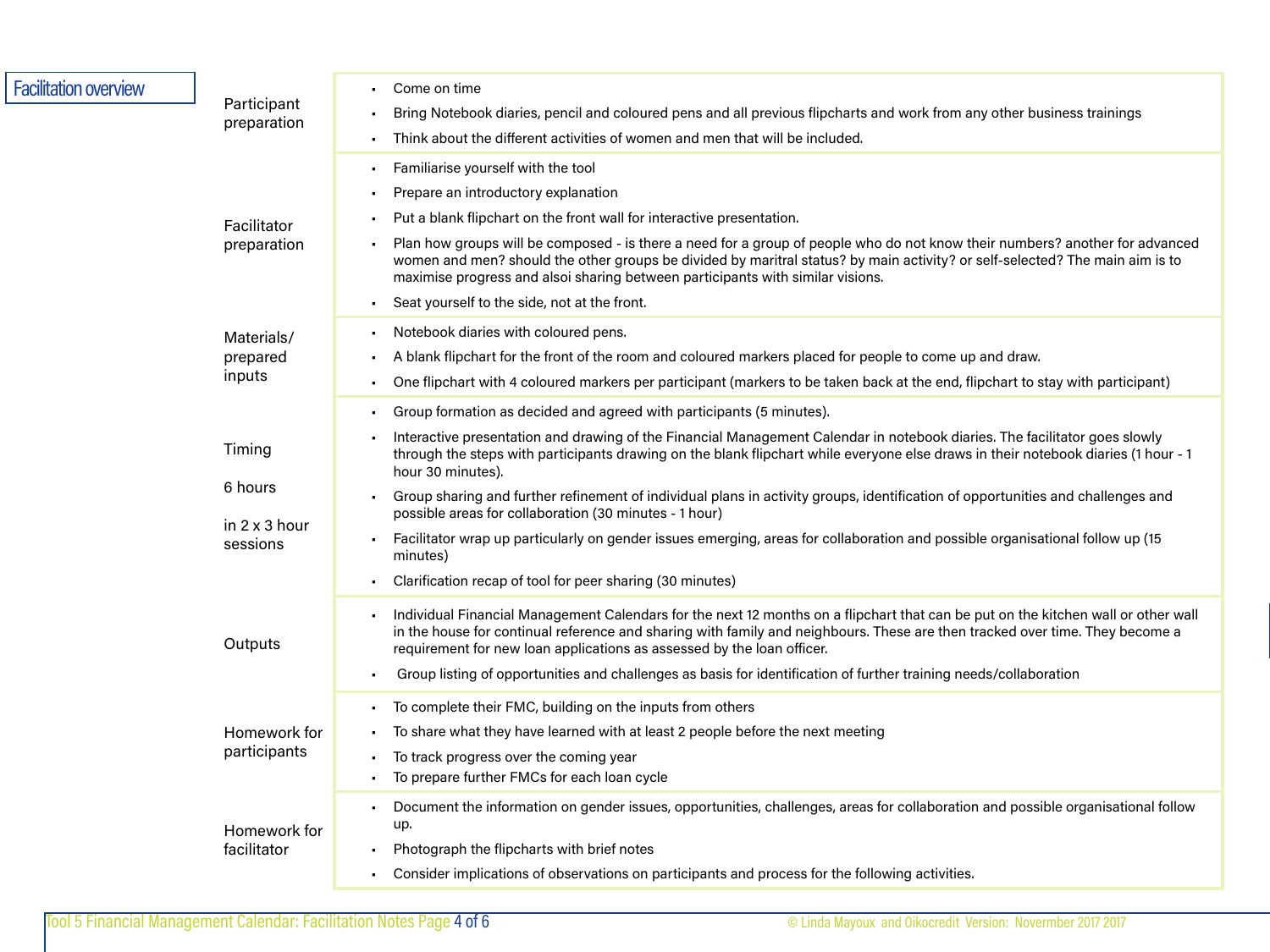# **Monitoring**



# **7 Client Monitoring to continually track, review and adjust**

When you get to each month, you need to compare what was planned and what actually happens, adjusting the following months accordingly.

Things achieved should be ringed as red fruits.

Things that are not possible at all are ringed in blue as withered fruits.

Things postponed as green fruits carried forward to next cell.

## SPM indicators

The Loan Officer inputs the following indicators (some of these are already financial indicators in the MIS but can be trangulated here): to an Excel sheet that is passed to the SPM staff:

1) Is the loan to a woman or a man? PPI status

2) Activity and loan size for which the loan is requested (to identify new activities/business/economic diversification and for gender disaggregation to identify gender differences in loan choice)

3) Activity and size of loan approved (to assess perceptions of risk in particular activities/loan size and gender disaggregation to identify any possible areas of **a**ender discrimination)

4) Loan performance for particular activities, loan sizes and by gender

5) Is the total profit from the loan business/es greater or less than the total loan repayment (including interest) (to assess benefit to client)

6) Can the client confidently explain their plan and progress, including opportunities and challenges, and implications for future loan, savings and other financial strategies? (to assess degree of financial literacy/empowerment, and effectiveness of the tool)

### Product development

Information from the LMC can be analysed separately by the product development staff as part of participatory focus groups collecting information on:

 $|1\rangle$  Repayment performance for different acivities and loan sizes, including identification of problem months to assess the need for better timing of disbursement for particular activities and/or loan rescheduling

2) Incidence of particular opportunities and challenges

3) Identification of possible new products from new activities coming up including insurance and remittance services

### **GENDER NOTES**

**All information should be gender disaggregated allowing for PPI differences**

**Key 'success' indicators would include:**

**- women diversifying businesses to nontraditional activities**

**- profits from loan businesses significantly greater than loan repayment**

- **increase in savings and assets for women as a result of the loan**
- **men taking equal responsibility for household expenses**
- **women confident in explaining plans and learning from past plans**